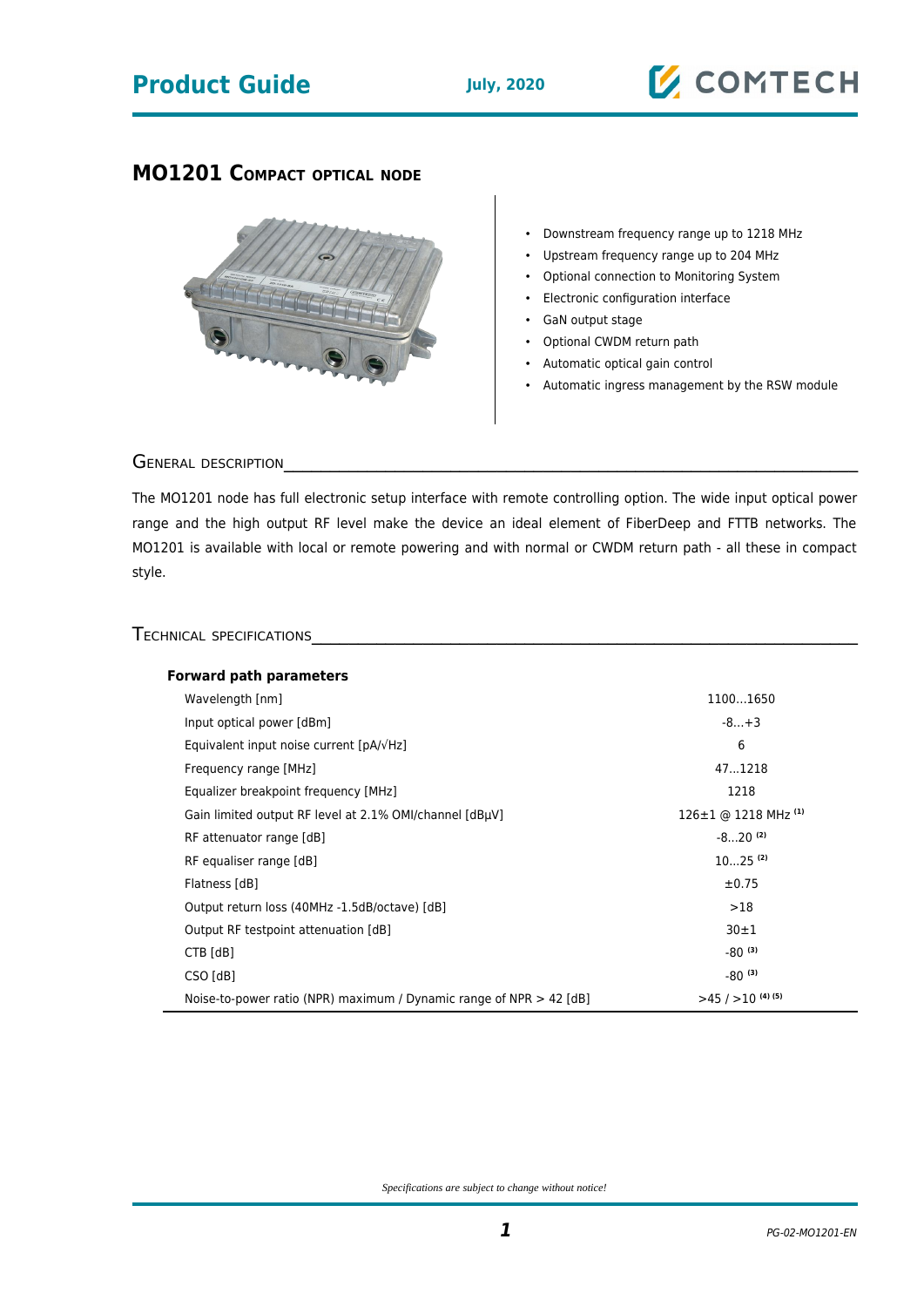

| <b>Reverse path parameters</b>                                      | <b>DFB</b>               | <b>CWDM</b>                 |
|---------------------------------------------------------------------|--------------------------|-----------------------------|
| Output optical power [mW]                                           | 2(3 dBm)                 | $2, 4$ (3, 6 dBm)           |
| Wavelength [nm]                                                     | 1310                     | 12701610                    |
| Spectral width [nm]                                                 |                          | <1                          |
| Relative intensity noise (RIN) [dB/Hz]                              |                          | $< -145$                    |
| Frequency range [MHz]                                               |                          | 5204                        |
| Diplex filter [MHz]                                                 |                          | 65/85, 85/105, 204/258      |
| RF input level (10% OMI/channel) [dBµV]                             | 70±1                     |                             |
| RF attenuator range [dB]                                            | 015                      |                             |
| Flatness [dB]                                                       | ±0.5                     |                             |
| Input return loss (40MHz -1.5dB/octave) [dB]                        | >18                      |                             |
| Reverse path RF testpoint level [dBµV]                              | $60+1/-2$ <sup>(6)</sup> |                             |
| Ingress control switch (RSW) states                                 | 0dB/-6dB/-50dB           |                             |
| Noise-to-power ratio (NPR) maximum / Dynamic range of NPR > 36 [dB] | $45/9^{(7)}$             |                             |
| <b>General parameters</b>                                           | M01201DL                 | <b>MO1201DR</b>             |
| RF connector                                                        | 5/8"                     |                             |
| Optical connector                                                   |                          | SC/APC, EURO2000            |
| Power supply voltage [VAC]                                          | 230±20%                  | $\sqrt{2465}$ , $\Box$ 3090 |
| Maximum power consumption [W]                                       |                          | 21                          |
| Maximum current feed-through [A]                                    | 10                       |                             |
| Hum modulation [dB]                                                 | 70                       |                             |
| Screening factor [dB]                                               | 80                       |                             |
| Degree of protection                                                | <b>IP65</b>              |                             |
| Temperature range [°C]                                              | $-20+55$                 |                             |
| Dimensions [mm]                                                     | 212x191x80               |                             |
| Weight [kg]                                                         | 2                        |                             |

(1) Input optical level is -2 dBm

(2) Adjustable in 0.5 dB steps; attenuator can be set to negative values in order to handle low OMI signals

(3) 60 dBmV at 1218 MHz, 22 dB extrapolated tilt, 79 analog + 111 digital channels (-6 dB offset)

(4) Measured with flat full spectrum load between 47 and 1218 MHz, 1.8% OMI/ch, received power -2 dBm, EQ = 10 dB

(5) NPR<sub>max</sub> at output level of 45 dBmV/ch @ 1218 MHz, dynamic range lower limit is defined by the adjustment limit of AT = 20 dB (6) Value measured at 10% OMI/ch

(7) Measured with flat full spectrum load between 5 and 204 MHz, received power -6 dBm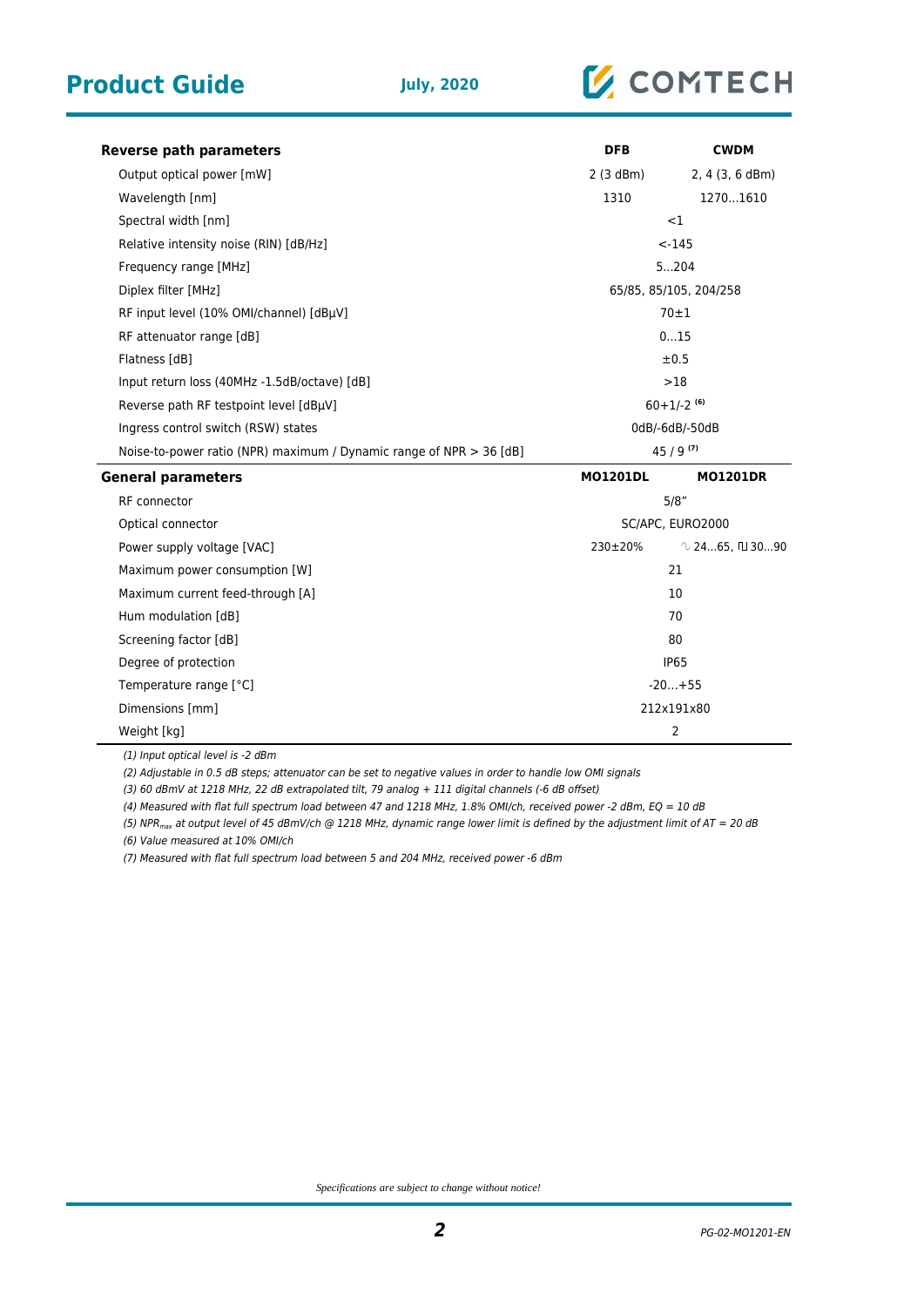# **Product Guide** July, 2020



BLOCK DIAGRAM



*Specifications are subject to change without notice!*